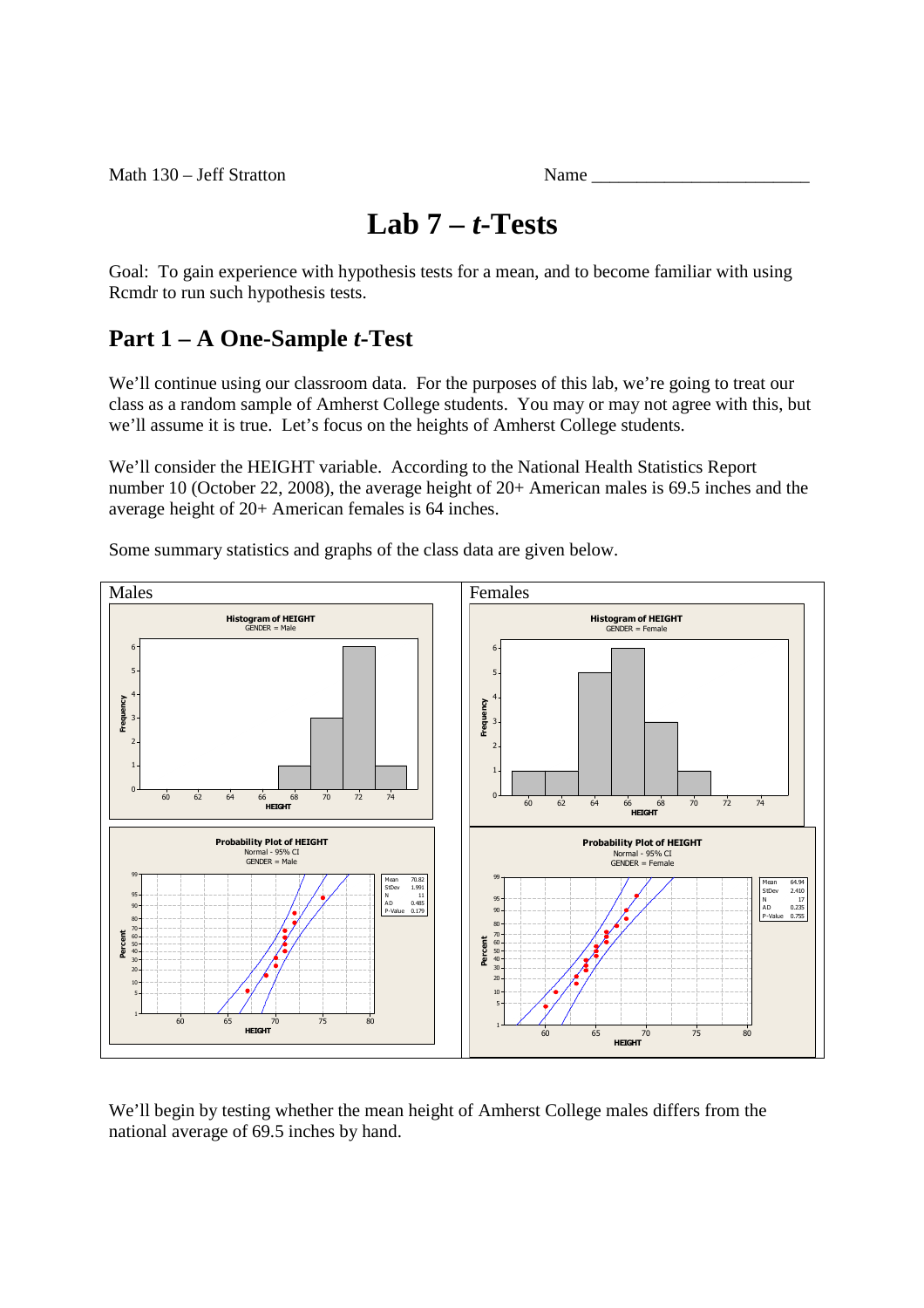To do that, compute the sample mean and standard deviation for HEIGHT by GENDER.

### Go to: **Statistics Summaries Numerical Summaries**

Select HEIGHT as the variable. Click the "Summarize by Groups" button and select GENDER as the grouping variable.

**Q1]** Give the sample size, sample mean, and standard deviation of HEIGHT for both genders.

**Q2]** Discuss whether the assumptions of the one-sample *t*-test are satisfied.

**Q3]** State the hypotheses for testing whether the mean height of Amherst College males is more than that of the national average.

**Q4** Compute the test statistic value 
$$
\left(t_{n-1} = \frac{\bar{y} - \mu_0}{s_{\sqrt{n}}}\right)
$$
.

**Q5]** The *p*-value of this test can be found using the *t*-Table in your textbook as I described in class. You can also use Rcmdr.

### Go to: **Distributions Continuous distributions t distribution t probabilities**

Input the *t*-statistic value, degrees of freedom, and whether you want the upper or lower tail probability.

What is the *p*-value of your test?

**Q6]** What do you conclude from your hypothesis test?

**Q7]** Compute and interpret the 90% confidence interval for the mean height of Amherst College men.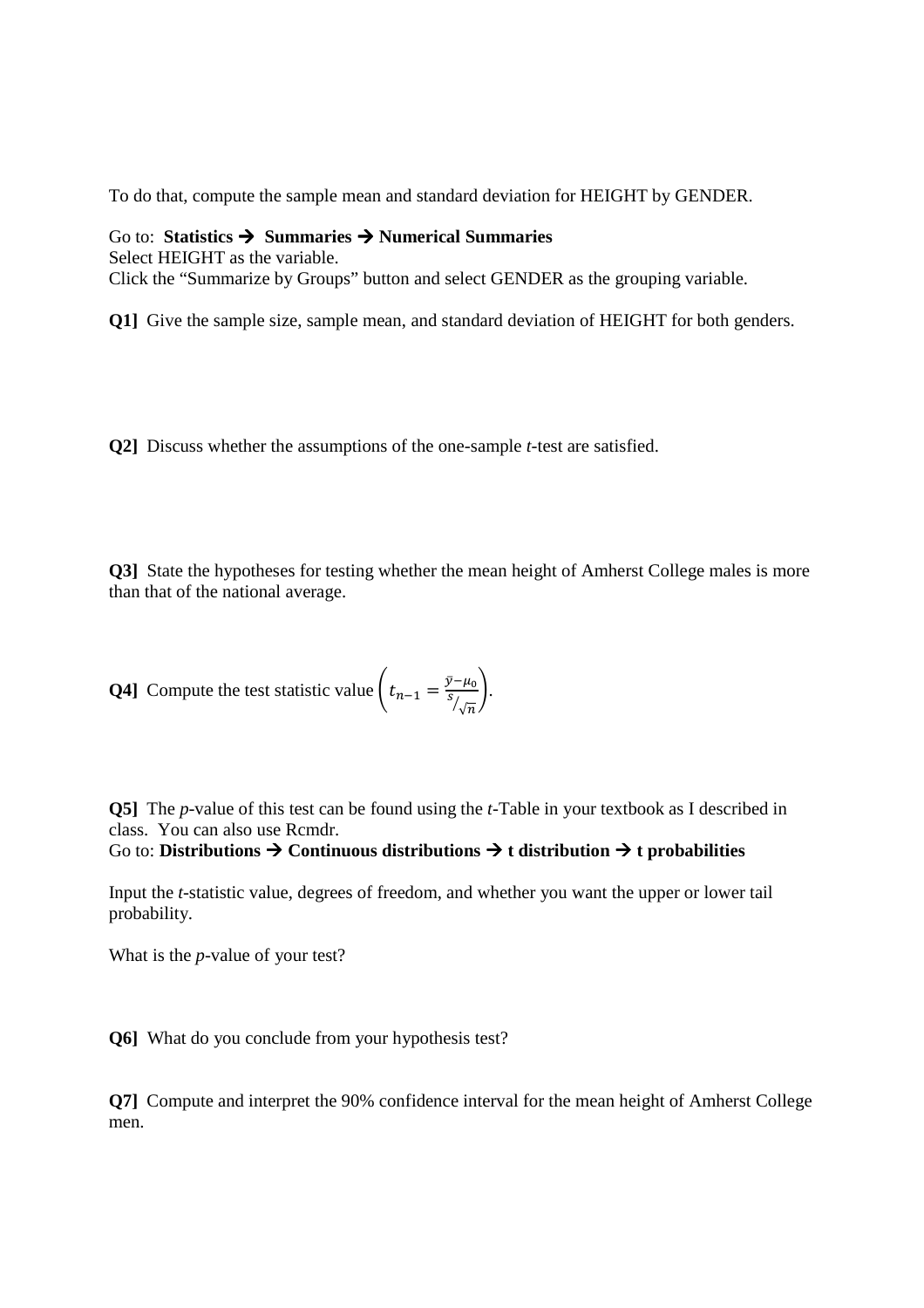### **A one-sample** *t***-test using Rcmdr**

Rcmdr can also do hypothesis tests for us, but it needs the raw data. Let's read in the classroom data we've used before. Note that it is still available on the course CMS site.

To open it in **Rcmdr**, follow the following steps:

1. Click Rcmdr Window, and select **Data > Import data > from Excel, Access, or dBase data set…**.

2. In the window that opens, enter a **name** you would like to call your data set, e.g. *Class.*  Click OK.

3. Find the data set file from wherever you saved it, click **Open**. In the window that opens, select the spreadsheet with the "cleaned" data and then click OK.

To run the test on men, we need to subset the data. Go to **Data**  $\rightarrow$  **Active data set**  $\rightarrow$  **Subset active data set** 

| <b>76 Subset Data Set</b>      |
|--------------------------------|
| Include all variables $\Box$   |
| OR.                            |
| Variables (select one or more) |
| Countries                      |
| Gender                         |
| Hand                           |
| Height                         |
| Subset expression              |
| Gender=="Male"                 |
|                                |
| Name for new data set          |
| Maleheights                    |
| Help<br>Cancel<br>ОК           |

You can include all variables, or uncheck that box and only include HEIGHT.

Enter **Gender == "Male"** into the subset expression box (note I've used two equals signs here)

Give the new dataset a name.

Now, go to **Statistics Means Single-sample t test** 

- Highlight the GENDER variable
- Select the ">" alternative hypothesis and set the null hypothesis value

To compute a confidence interval, rerun the "Single-sample t test" only using "≠" in the alternative hypothesis.

**Q8]** Compare the Rcmdr results to those you got by hand.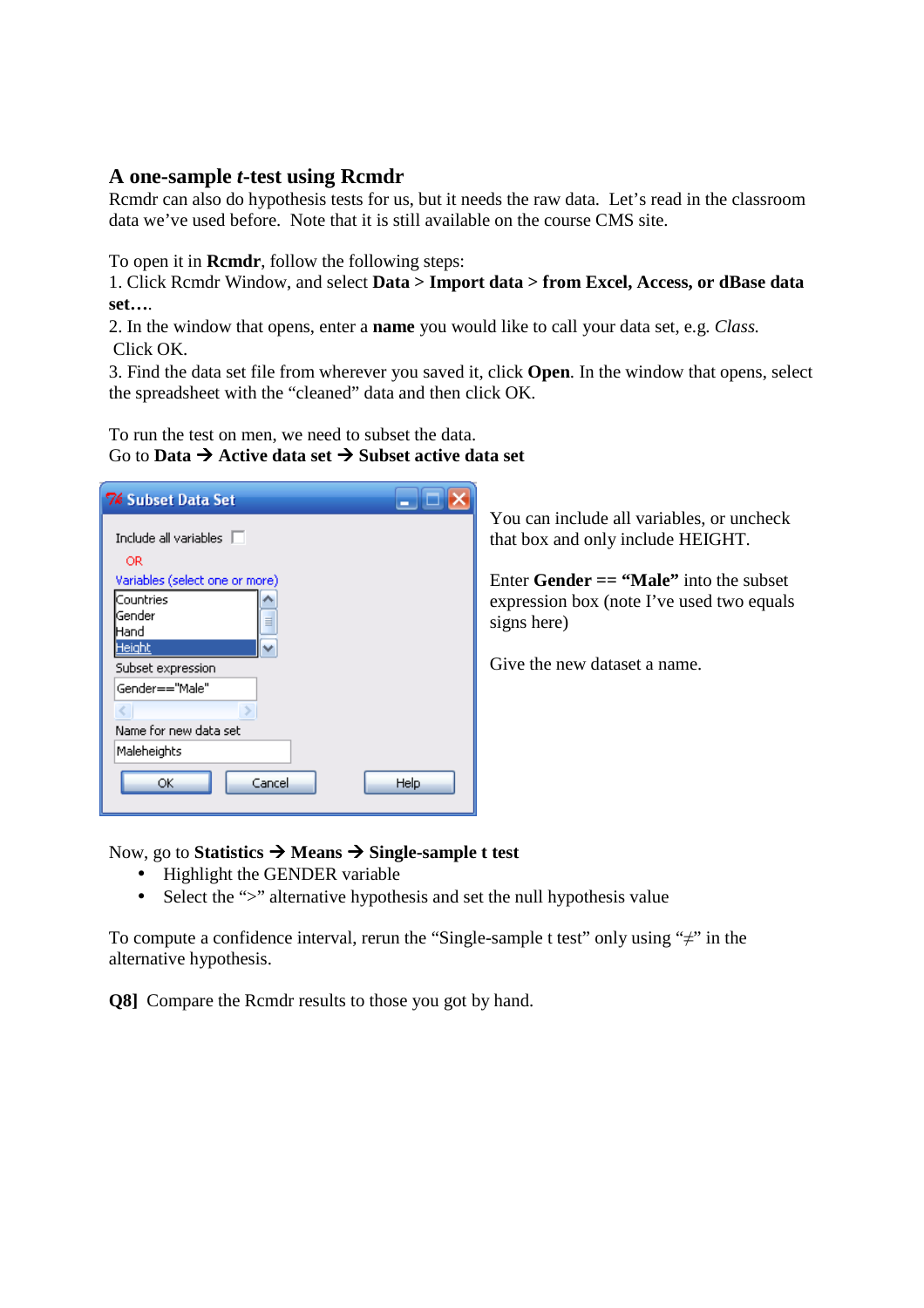### **Part 2 – A Two-Sample** *t***-Test**

We use a two-sample *t*-test to compare the means from two different groups. We'll use it to compare the mean heights of male Amherst College students versus female Amherst College students.

**Q9]** Discuss whether the assumptions of the two-sample *t*-test are satisfied.

**Q10]** State the hypotheses for testing whether the mean height of Amherst College males is more than that of Amherst College females.

**Q11**] Compute the test statistic value. It is given here:  $t_{df} = \frac{\bar{y}_1 - \bar{y}_2}{\sqrt{2\pi}}$  $\frac{s_1^2}{n}$  $\frac{s_1^2}{n_1} + \frac{s_2^2}{n_2}$  $n<sub>2</sub>$ . The degrees of freedom

calculation is much more complicated now, though.

$$
df = \frac{\left(\frac{S_1^2}{n_1} + \frac{S_2^2}{n_2}\right)^2}{\frac{1}{n_1 - 1} \left(\frac{S_1^2}{n_1}\right)^2 + \frac{1}{n_2 - 1} \left(\frac{S_2^2}{n_2}\right)^2}
$$

**Q12]** The *p*-value of this test can be found using the *t*-Table in your textbook as I described in class. You can also use Rcmdr.

### Go to: **Distributions Continuous distributions t distribution t probabilities**

Input the *t*-statistic value, degrees of freedom, and whether you want the upper or lower tail probability.

What is the *p*-value of your test?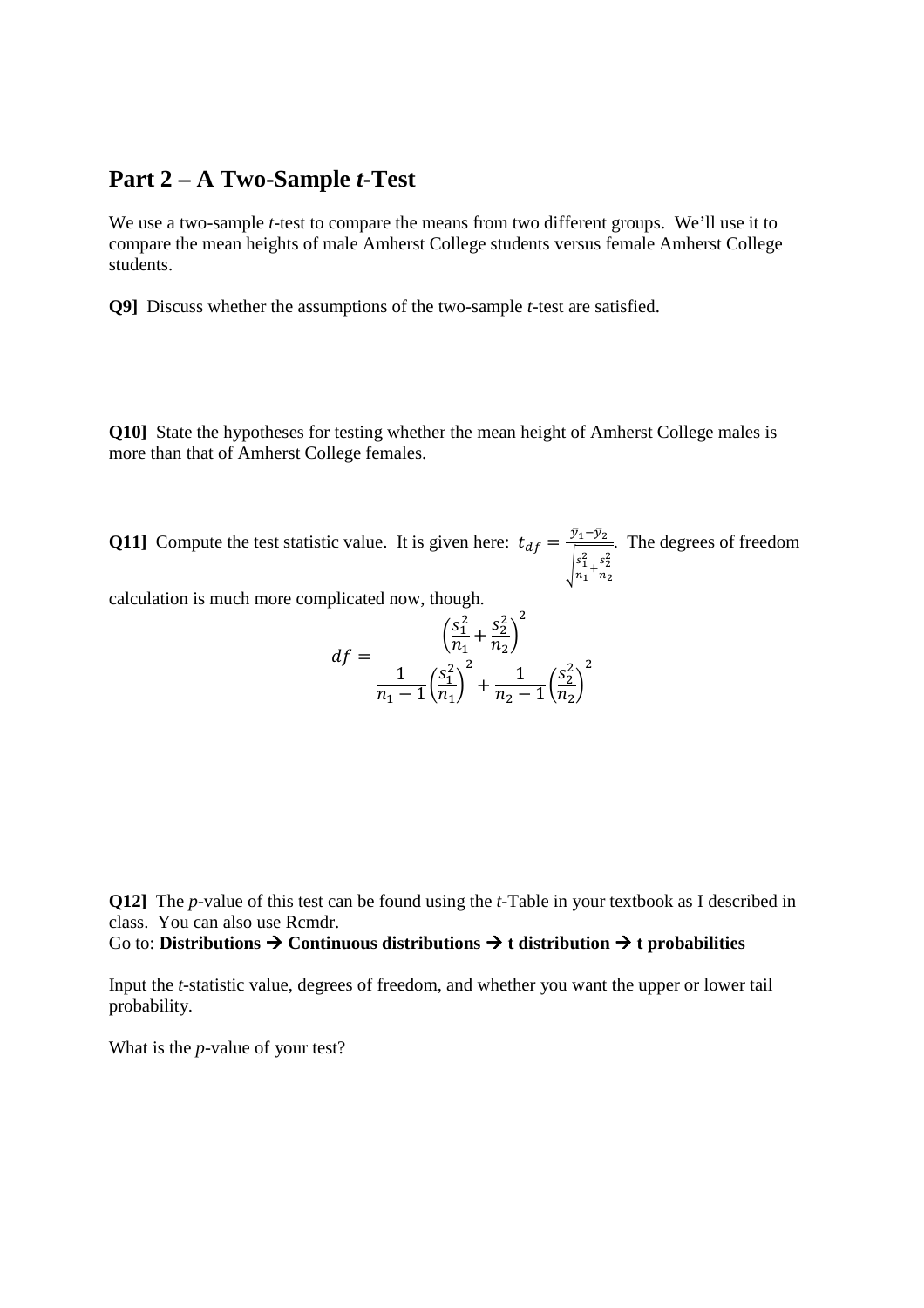**Q13]** What do you conclude from your hypothesis test?

**Q14]** Compute and interpret the 95% confidence interval for difference in the mean heights of Amherst College men and women.  $(\bar{y}_1 - \bar{y}_2) \pm t_{df} \sqrt{\frac{s_1^2}{n_1}}$  $\frac{s_1^2}{n_1} + \frac{s_2^2}{n_2}$  $\frac{s_2}{n_2}$ .

### **A two-sample** *t***-test using Rcmdr**

Rcmdr can also do hypothesis tests for us, but it needs the raw data. Let's read in the classroom data we've used before. Note that it is still available on the course CMS site.

Now, go to **Statistics Means Independent samples t test** 

- Highlight the GENDER variable for "Groups" and HEIGHT as the "reponse"
- Select the appropriate alternative hypothesis and set the null hypothesis value
- Leave the test on "No" for "Assume equal variances"

To compute a confidence interval, rerun the test, only using " $\neq$ " in the alternative hypothesis.

**Q15]** Compare the Rcmdr results to those you got by hand.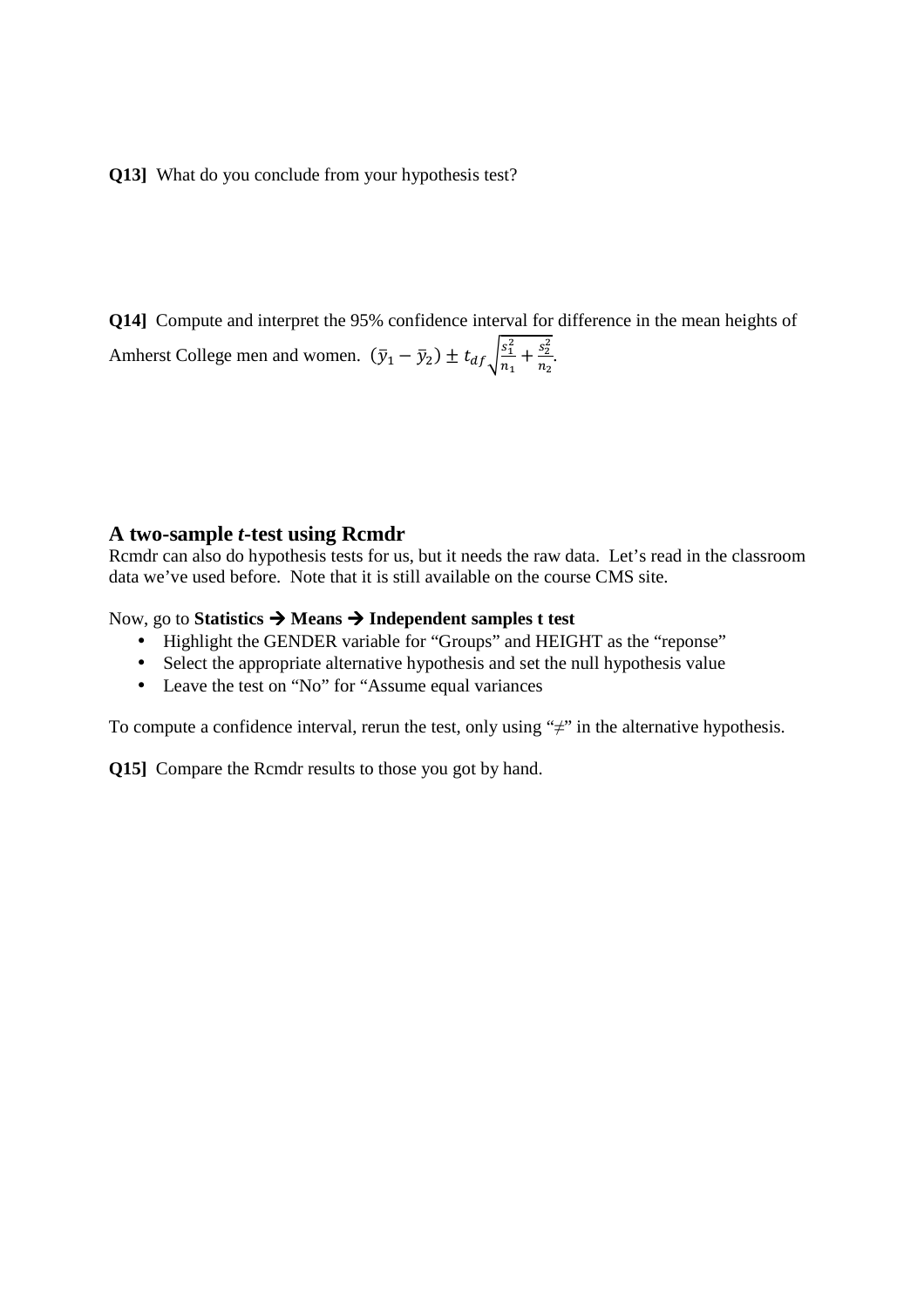## **Part 3 – A Matched-Pairs** *t***-Test**

Some studies are interested in comparing the result of a treatment or study where two measurements are made on the same subject. Before/after studies are good examples of this. In such a situation, we do not have independent groups, so the usual two-sample *t*-test cannot be used.

A matched pairs *t*-test is used in this situation. The basic idea is that we take the difference between the two measurements, and focus on those. We can do a one-sample *t*-test on the *differences*.

**Durability of shock absorbers.** A manufacturer of automobile shock absorbers was interested in comparing the durability of its shocks with that of the shocks produced by its biggest competitor. To make the comparison, one of the manufacturer's and one of the competitor's shocks were randomly selected and installed on the rear wheels of each of six cars. After the cars had been driven 20,000 miles, the strength of each test shock was measured, coded, and recorded. Results of the examination are shown in the table.

| Car Number | Manufacturer's Shock Competitor's Shock |      | <b>Difference</b> |
|------------|-----------------------------------------|------|-------------------|
|            | 8.8                                     | 8.4  |                   |
|            | 10.5                                    | 10.1 |                   |
|            | 12.5                                    | 12.0 |                   |
|            | 9.7                                     | 9.3  |                   |
|            | 9.6                                     | 9.0  |                   |
|            | 13.2                                    | 13.0 |                   |

Enter these data into Rcmdr. **Go to Data**  $\rightarrow$  **New data set** 

Give the data a name. A data editor will open and you can input the data. Doubleclicking the "Var" at the top of the columns will bring up a window where you can each variable.

I named my dataset "Shocks" and gave the manufacturer data the name "OEM" and the competitor data the name "Comp". We can compute the difference and add it to our dataset by going into the script window and typing:

Shocks\$Difference <- Shocks\$OEM - Shocks\$Comp

You'll have to replace "Shocks" with your dataset name, and "OEM" and "Comp" with your variable names, too. Now, you've added column of differences to your dataset.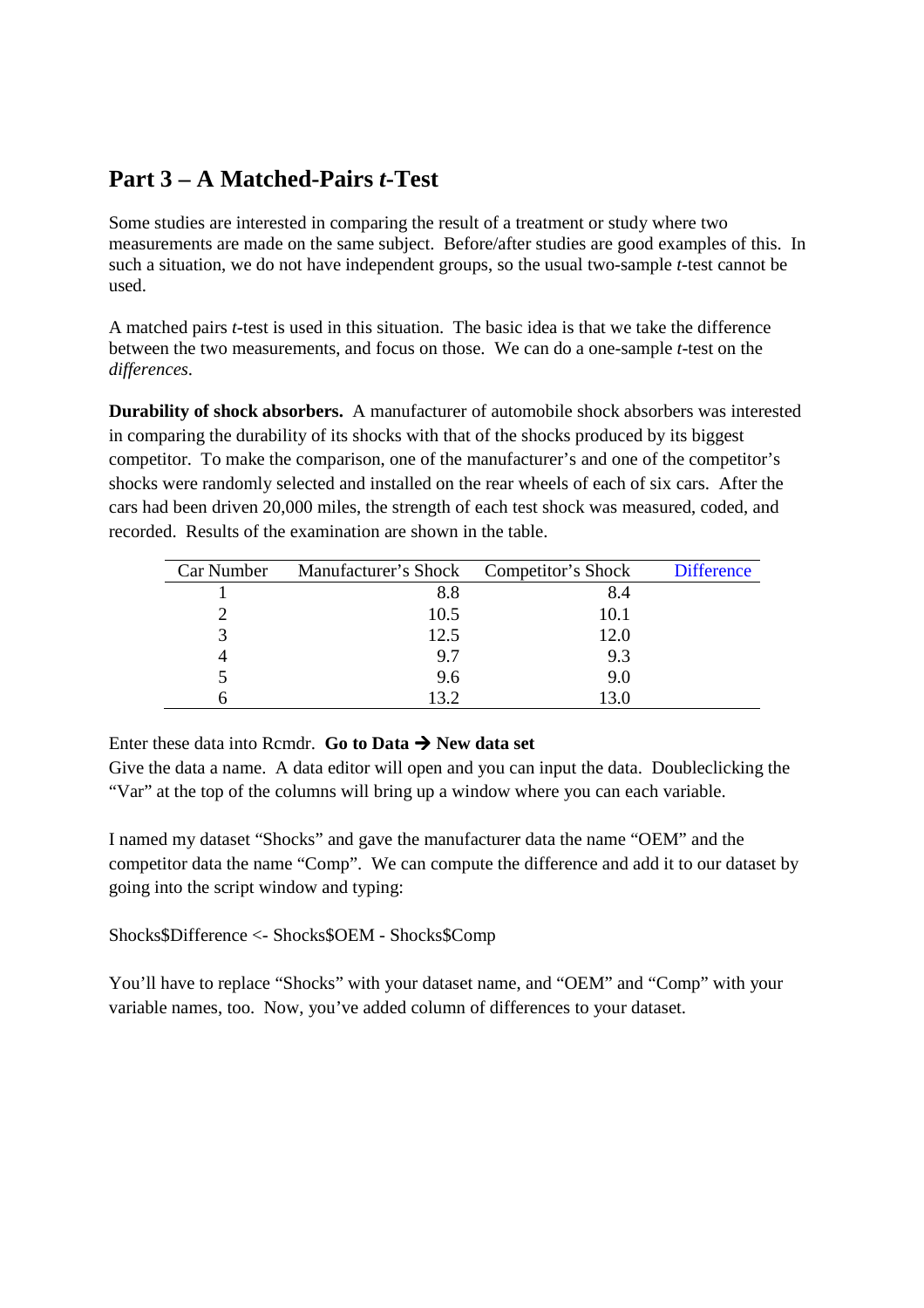**Q16]** Explain why the data are collected as matched pairs.

**Q17]** Do the data present sufficient evidence to conclude that there is a difference in the mean strength of the two types of shocks after 20,000 miles of use? Use  $\alpha$  = 0.05.

By hand: Do a one-sample *t*-test using the differences

By Rcmdr: Go to **Statistics Means Paired t test**